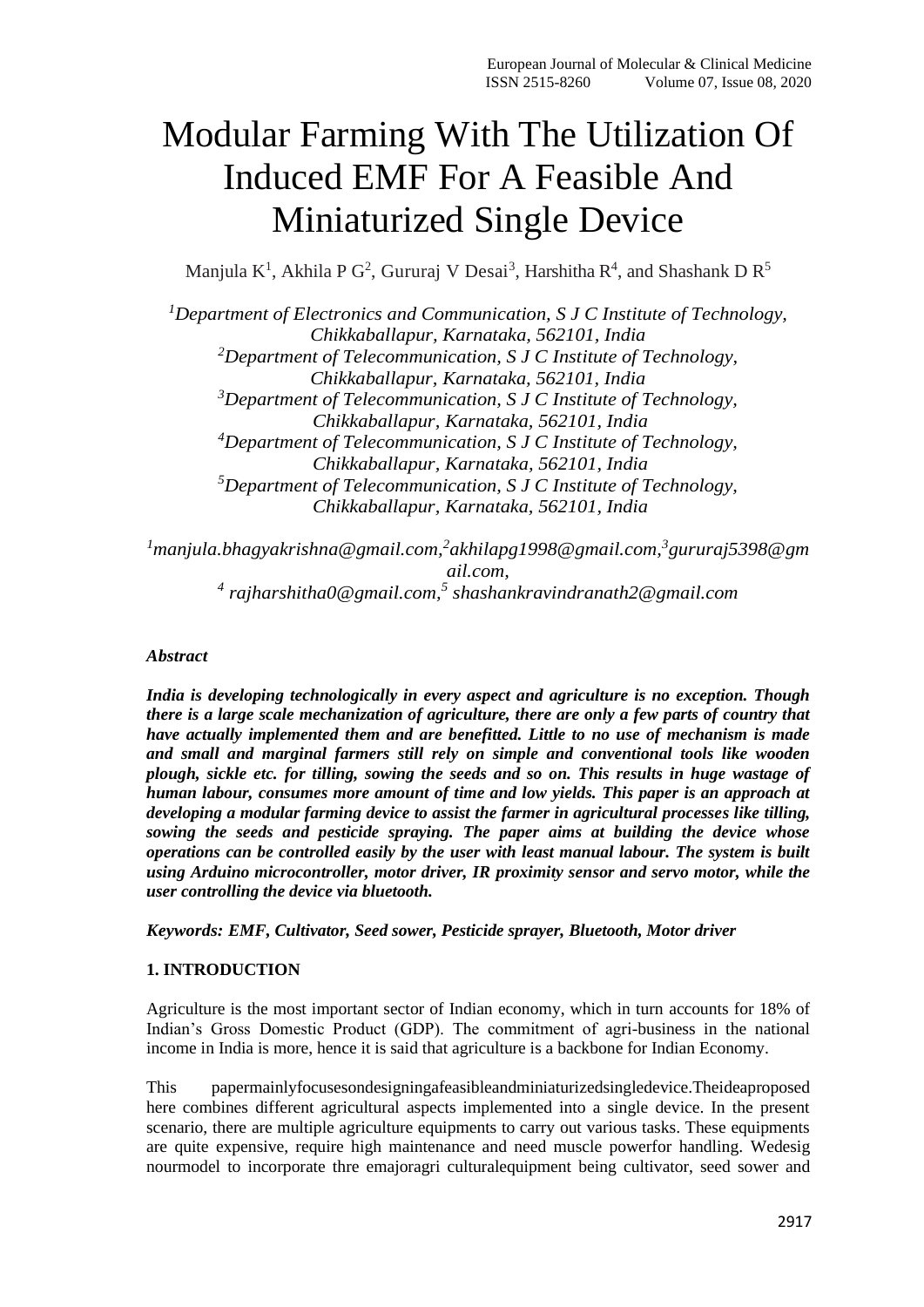pesticide sprayer inasingle device making it smart and small inadaptability. The concepts of solarenergy and induced EMF generation make it possible to charge the battery backup there by avoiding the fuelconsumption. With the RPM (revolutionperminute) rotation soft heshaft, induced EMF voltage can be generated and this power can be stored in the battery backup which indeed power sup the motor forpesticidesprayer, device movementsetc. The device also consists of sensors to detect the obstacles if any. With the use of third party Bluetooth application [1], the device can be controlled in its movement and other functions. The conversion of RPM to power is a concept of mechanical to electrical energy conversion this also helps in the working of other conceptual of the device. In a nutshell, our paper puts forth combining the three main aspects of agriculture namely, cultivation, seed sowing and pesticide spraying into a single device that is powered by induced EMF and solar energy which is capable of detecting the obstacles on the way.

# **2. Methodology**

With the knowledge of present technology inagriculturalsector, all thee quipmentsaredesignedfor a specific task. But this leads to problems in management and maintenance of these equipments. So this prototype is to overcome these number of instruments management. This prototype is designed to integrate theequipments inasing ledevice and hence place management is madefeasible and time required for installation of these equipments is reduced. Cultivator and seed sower is incorporated as single equipment and used for both thenecessities [2].

Basically farmers run sprayer motors with the help of electricity and petroleum fueled vehicles manually. But this prototype runs on a power stored in the backup battery. The battery backup is charged through the concept of induced EMF generated from the running shaft of the device. This concept helps in conservation of resources. And there is an alternative energy sources through solar panel fitted on the device to generate energy. The sprayer motor sprays the pesticide about an area at a certain angle. Obstacles found in the way of device is notified through proximity sensors and processed within the device and with the help of remote the path of the prototype is modified. Thus the entire prototype helps in simplifying the time and expanding the productivity of field.

# **3. Related Work**

Obstacles found in the way of device is notified through proximity sensors and processed within the device and with the help of remote the path of the prototype is modified. Thus the entire prototype helps in simplifying the time and expanding the productivity of field:

- A driverless tractor was developed for the purpose of smart farming using Arduino Uno, magnetic compass for GPS location tracking, IR sensors and motors. It performs tasks such as tilling, sowing of seeds and pesticide spraying. The concept of master and slave is adopted here to transfer the control signals of direction from the compass [1].
- An agricultural robot has been constructed here using robotic technology. The commands are passed using IOT concept with Raspberry pi module to activate the irrigation circuit and to run the robot. It requires cloud access and good network strength for its effective operation [3].
- A robotic vehicle for agricultural applications is developed where a motor pump and a sprayer are placed at the top of the model. Image processing and video camera access is used to detect the presence of weeds, spraying of pesticides and to monitor the functions like tilling and sowing of seeds [4].

## **4. Block Diagram**

The core of this model is Arduino Uno microcontroller which accepts the signals from the third party applications and commands control over other connected components such as IR sensor,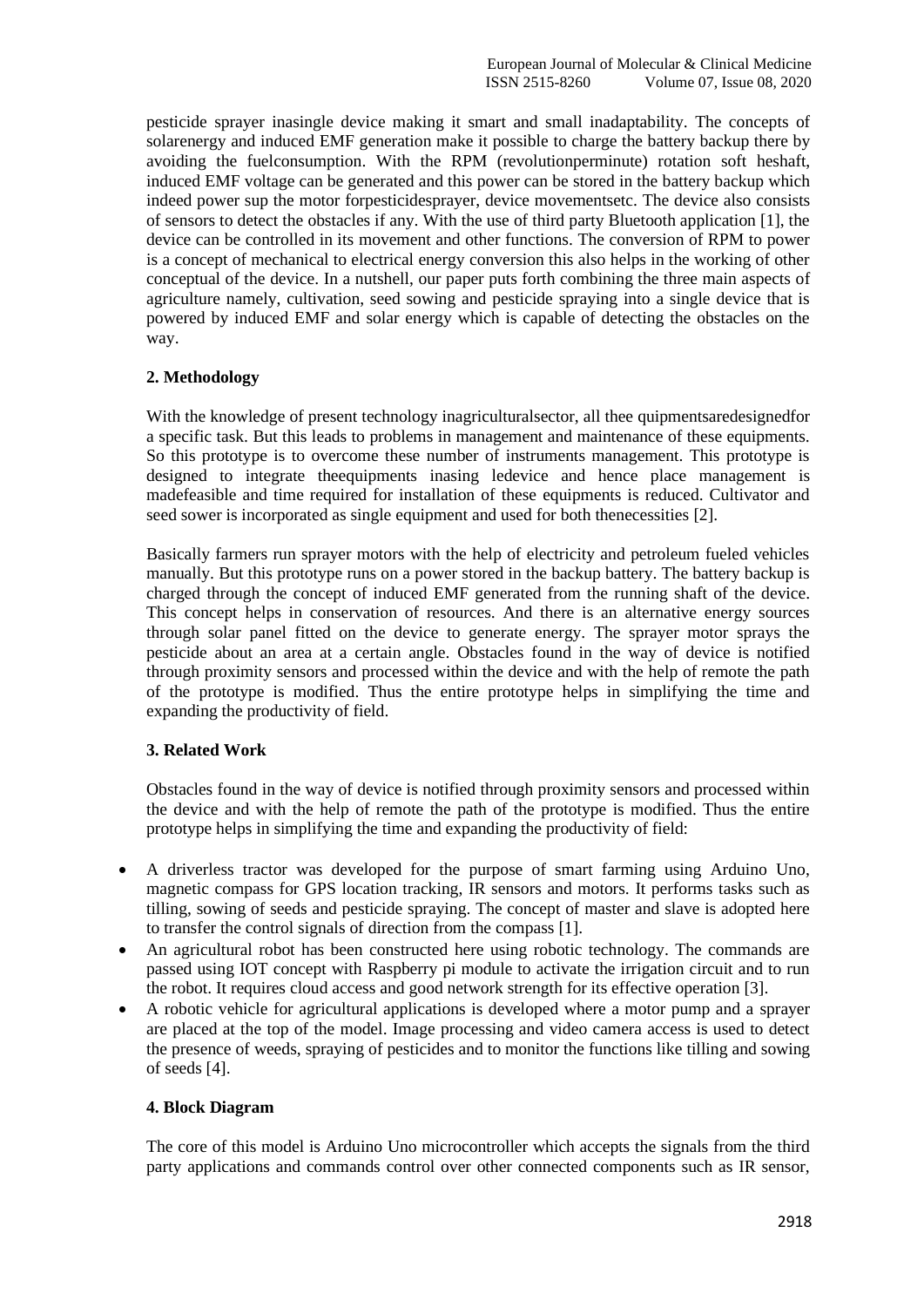motor drivers and servo motor. The power supply is provided by the back EMF generated and power from solar panel [5], stored in the battery.When the microcontroller is switched on, it starts processing the code load into its memory. And it gains the control over all ports. The microcontroller is to read the input process it and send the necessary command as output.

Proximity sensor detects obstacles on the way of the prototype. When the microcontroller receives the signal from proximity sensor in case of any obstacles, it alerts the buzzer. The agricultural equipments are cultivator and seed sower are incorporated as single equipment at the rear end of the prototype. The up and down motion of the cultivator is facilitated by the servo motor. The sprayer fitted at the top of the prototype, runs with the power provided by the induced EMF generated and stored in the battery, as shown in Figure 1.

## **Arduino Uno:**

Arduino Uno Microcontroller is an open-source platform. Arduino is the core of the prototype. It receives the signals from the third party application via a Bluetooth module connected to Arduino and relays the control signals to respective components to carry out the tasks. While the input to arduino are power source, IR sensor and the control signals via Bluetooth module, the arduino outputs the commands to servo motor and motor driver. It acts as the control system for the entire model [5].

## **IR Proximity Sensor:**

IR proximity sensor is a sensor able to detect the presence of nearby objects without any physical contact. IR sensor sends a signal towards the direction of movement and collects the reflected signals. Arduino receives the sensed signal from the sensor continuously and alerts the buzzer immediately in case of any obstacle on the way.

## **DC motors and drivers:**

Motor converts electrical energy into physical motion. The motor driver in this system is connected to both the rear wheels and one of the front wheels. A shaft will be connected between the front wheels so that when the device moves, the other front wheel also rotates and the EMF generated as a result will be stored in the battery. This energy will be further used for running of sprayer unit. This unit is also responsible for the movement of the device by accepting the signals from the Arduino board. The movements like right, left, forward and backward is carried out by this motor driver.

# **5. HARDWARE IMPLEMENTATION**

## **Bluetooth Interface:**

A Bluetooth module is interfaced with Arduino board. With the help of command keys in the third party Bluetooth application, the device can be controlled in its operations. A code is fed into the Arduino board which acts as a bridge between the application and the Bluetooth module. The actions consists of left, right, forward, backward, start, stop. Up and down are also included for the cultivator positions.

## **IR Interface:**

This interface consists of IR proximity sensor interfaced with the Arduino board. This unit is necessary to detect the obstacles on the path of the device. The IR sensor emits signals in the direction of movement of the device and continuously receives the reflected signals. In case of any obstacle detected, the Arduino triggers the buzzer to go off.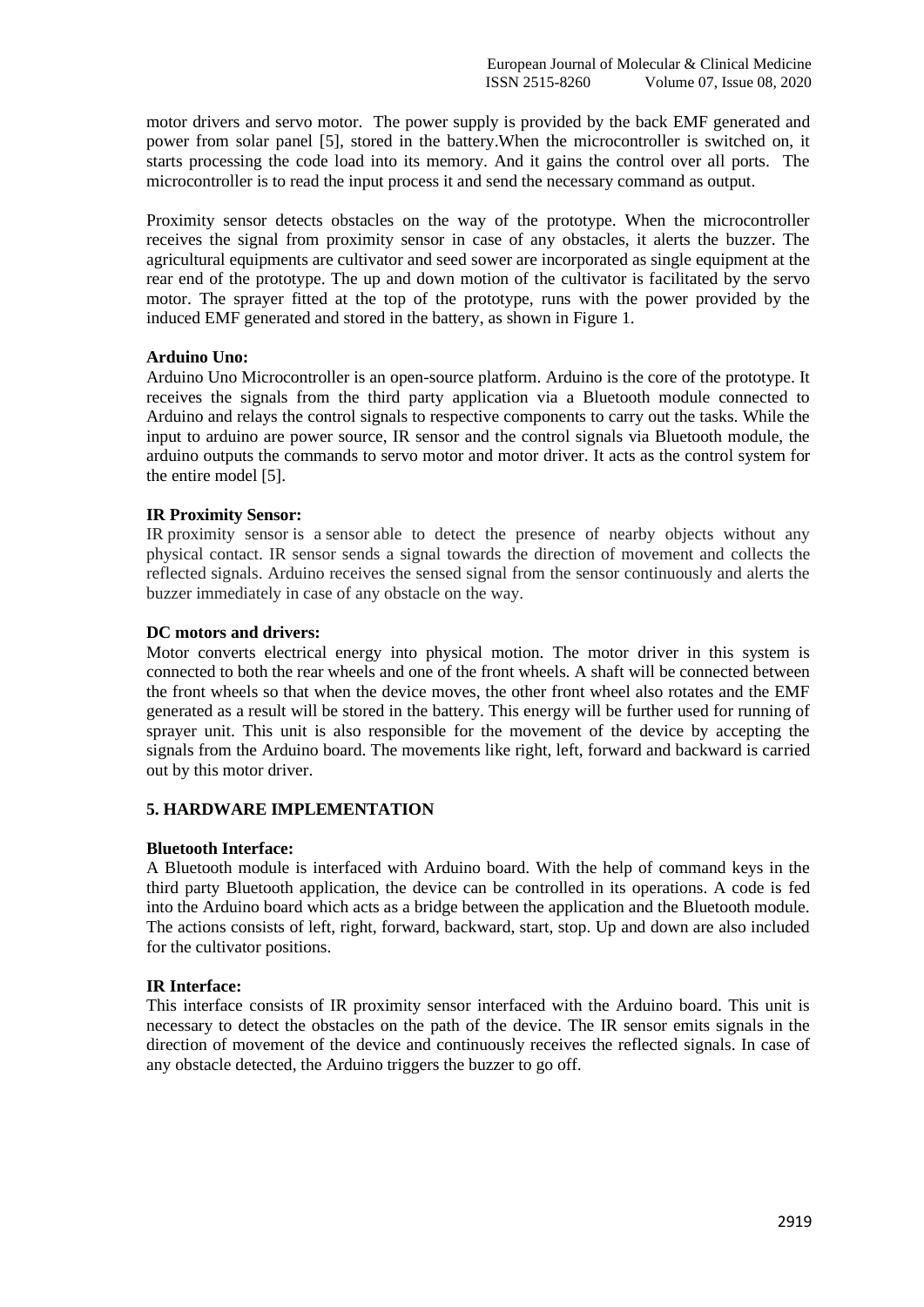#### **Servo motor Interface:**

This interface deals with the servo motor interface with Arduino microcontroller for the purpose of positioning of the cultivator tool. The tilling tool connected to the servo motor can be positioned at the angles of 0 degree and 45 degree. The commands for these positioning is provided by the user via third party application which interacts with Bluetooth module connected to the Arduino microcontroller. This signal is then given to the servo motor for the positioning of cultivator tool.

#### **Motor driver Interface:**

Motor driver interface involves the motor drivers interfaced with the Arduino board. The commands from the application like start, stop, and left, right, forward and backward are provided to the motor driver for the movement of the device. When IN1 and IN3 are high, forward movement takes place. When IN2 and IN4 are high, reverse movement takes place. When only IN3 is high, the device moves in right direction. When only in4 is high, the device moves in left direction. When all the four pins are low, the device comes to a halt.

## **6. WORKING AND RESULTS**

#### **Model Design and Analysis (CAD):**

The design of the model was done using CAED software Solid edge. Before building the actual prototype, it is necessary to design and verify the model in 2D so that construction errors can be rectified and minimized. Once the design of the prototype was decided, the measurements of the model were adjusted in such a way to accommodate all the hardware equipment necessary in building the prototype and also the standard size of thick fiber glass sheet was taken into consideration. The design of the model was done based on these parameters. The figure 2, figure 3, figure 4 and figure 5 shows the top view, 3D view, side view and the front view respectively. The figures such shown are the results of the model design done in the CAED software, Solid edge.

#### **Movement Unit***:*

Figure 6 shows the movement unit. The movement unit deals with the movement of the designed system. The actions like start, stop, forward, backward, left and right can be controlled with the help of interface between third party application and Bluetooth module connected to arduino. The system is also capable of detecting any obstacles on its way. When IR proximity sensor detects the obstacles, it sends the signal to Arduino which triggers the buzzer to go off.

#### **Cultivating Unit***:*

As shown in the figure 7, a custom made cultivator made from thick fiber glass sheet is connected to the servo motor to carry out the task of cultivation and seed sowing. The servo motor positions the cultivator at the angles of either 0 degree or 45 degree, 0 degree being the cultivation position and 45 degree being the non-cultivation position. Through tiny holes and tubes in the plough, the seeds are sown into the ground.

#### **Sprayer Unit***:*

The figure 8, shows the sprayer unit. The pesticide stored in a small tank has a pipe and a nozzle connected to it. With the power from the power source to DC water pump, the pesticide is sprayed to the crops.

#### **EMF Unit:**

As shown in the figure 9, the motor driver is connected to three wheels of the device, that is, two of the rear wheels and one of the front wheel. A shaft has been connected between motor driver connected wheel and the other wheel. The motor is connected with a belt. Thus, energy is generated using induction in the motor. The energy thus generated is stored in the battery so that the same can be used in running the prototype.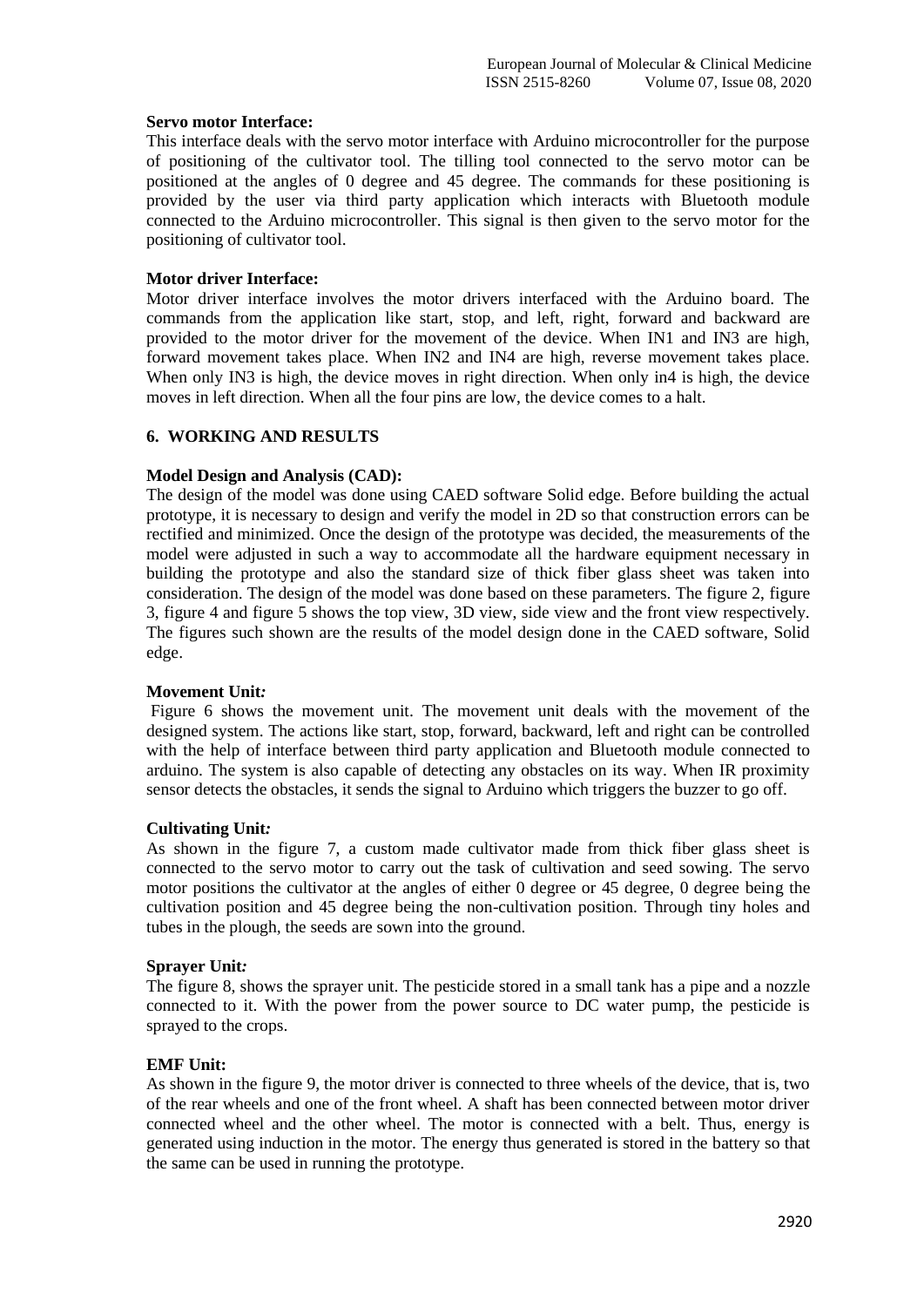# **7. Advantages and Applications**

The designed system is equipped with multiple agricultural tools like cultivator, seed sower and pesticide sprayer, making the device useful for multiple purposes and therefore, multitasking is one of its advantages. As the system is controlled using the third party application, it is very easy to handle the device. The system is designed to run on induced EMF generated thereby eliminating the need of fuel and making the device environmental friendly. Another advantage is that it reduces human labor as the device can handle the strenuous tasks in farming.

This is an agricultural device, designed to carry out three main tasks of agriculture. It can carry out the strenuous task of cultivating the land with a small amount of human monitoring. The plough like servo motor controlled tool tills the land preparing it for seed sowing process. Seed sowing and pesticide spraying are the other applications of this device. The nozzle of the sprayer, tool used for cultivation can be replaced with any other suitable nozzle or different type of cultivation tool respectively making the device suitable to adapt to a wide of crop cultivation processes

**Figure 1.** Block diagram of the prototype



**Figure 2:**Top View

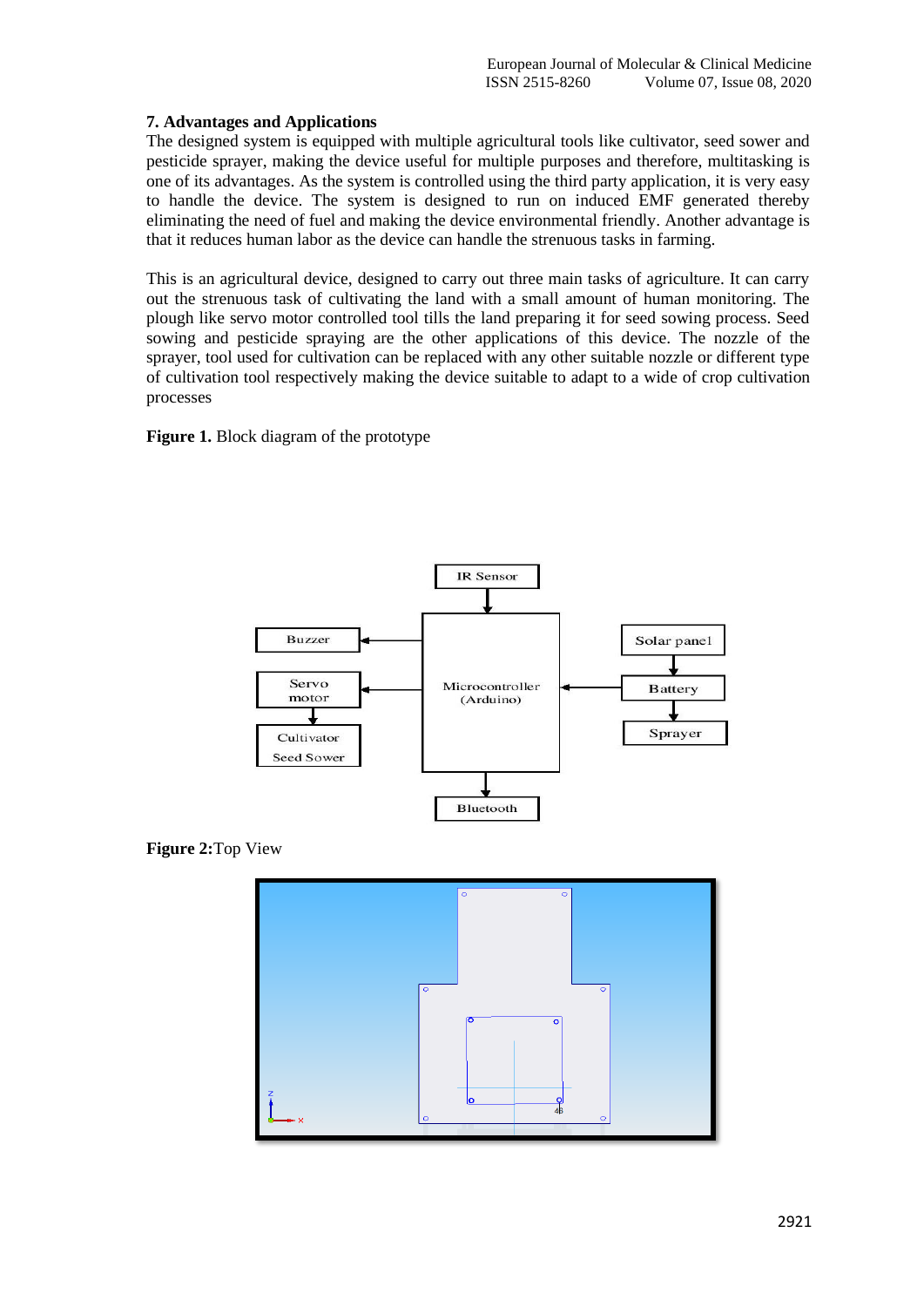

**Figure 3:**3D View



**Figure 4.**Side View



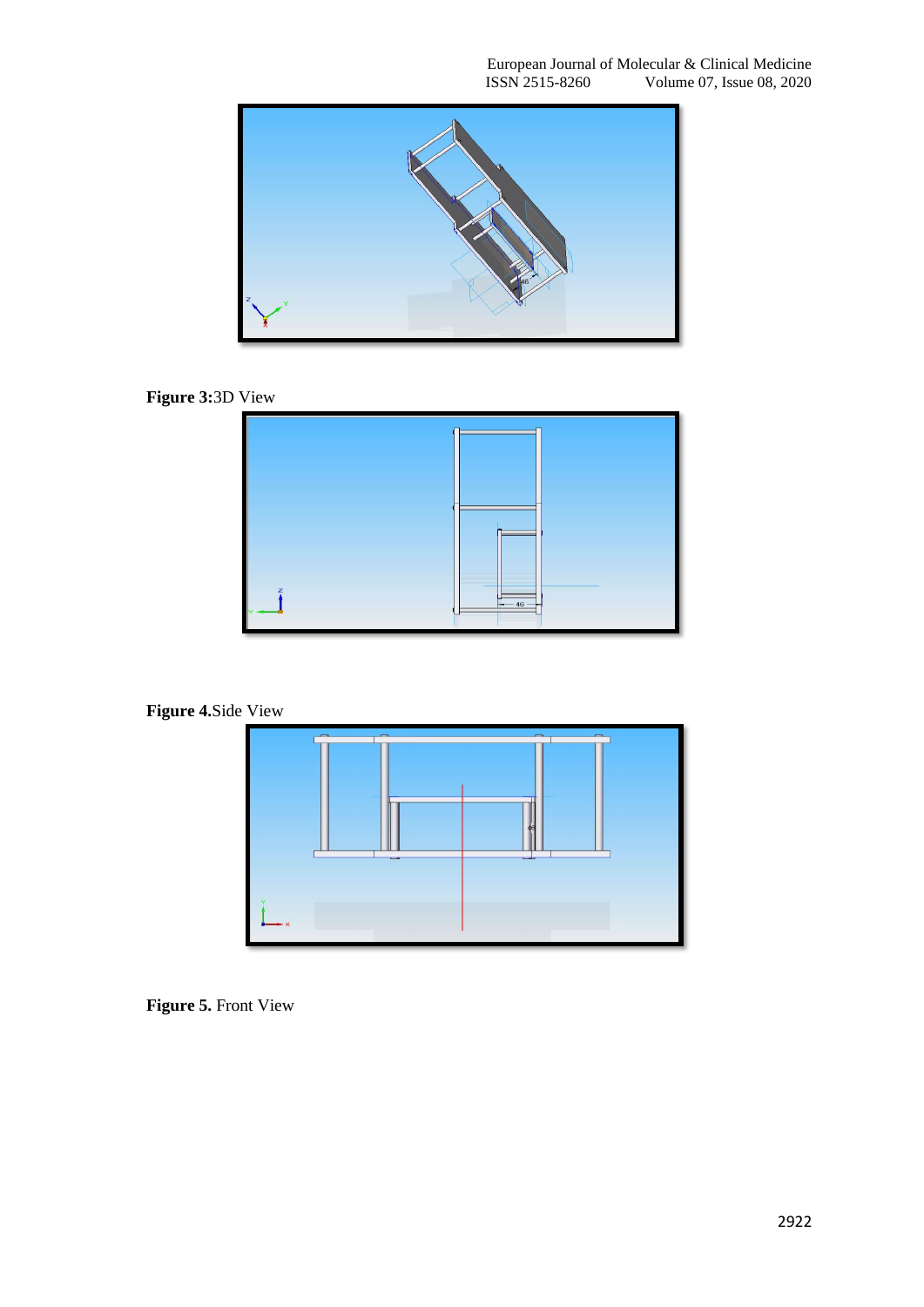

**Figure 6.** Movement Unit



**Figure 7. Cultivating Unit** 



**Figure 8.** Sprayer Unit